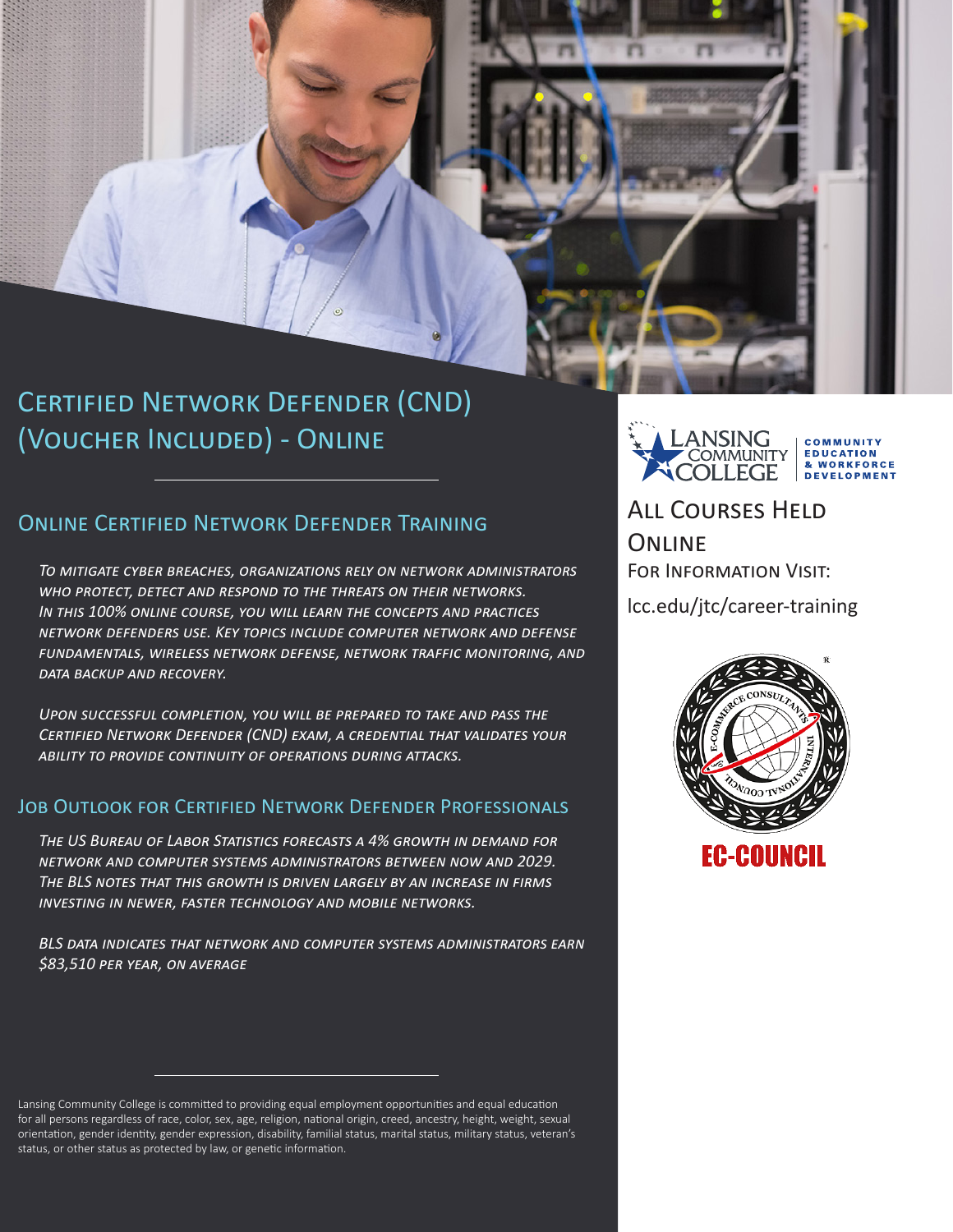

# (Voucher Included) - Online

## COURSE OBJECTIVES

*- Be fully prepared to pass the Certified Network Defender (CND) Exam Number 312-38.*

*- Obtain the technical depth required to actively design a secure network.*

*- Understand how networks operate, what software is automating and how to analyze the subject material.*

*- Gain the ability to design greater network security policies and successful incident response plans.*

*- Learn skills that foster resiliency and continuity of operations during attacks.*

### **CURRICULUM**

- *I. Computer Network and Defense Fundamentals*
- *II. Network Security Threats, Vulnerabilities, and Attack Section title*
- *III. Network Security Controls, Protocols, and Device*
- *IV. Network Security Policy Design and Implementation*
- *V. Physical Security*
- *VI. Host Security*
- *VII. Secure Firewall Configuration and Management*
- *VIII. Secure IDS Configuration and Management*
- *IX. Secure VPN Configuration and Management*
- *X. Wireless Network Defense*
- *XI. Network Traffic Monitoring and Analysis*
- *XII. Network Risk and Vulnerability Management*
- *XIII. Data Backup and Recovery*
- *XIV. Network Incident Response and Management*



All Courses Held **ONLINE** For Information Visit:

lcc.edu/jtc/career-training



Lansing Community College is committed to providing equal employment opportunities and equal education for all persons regardless of race, color, sex, age, religion, national origin, creed, ancestry, height, weight, sexual orientation, gender identity, gender expression, disability, familial status, marital status, military status, veteran's status, or other status as protected by law, or genetic information.